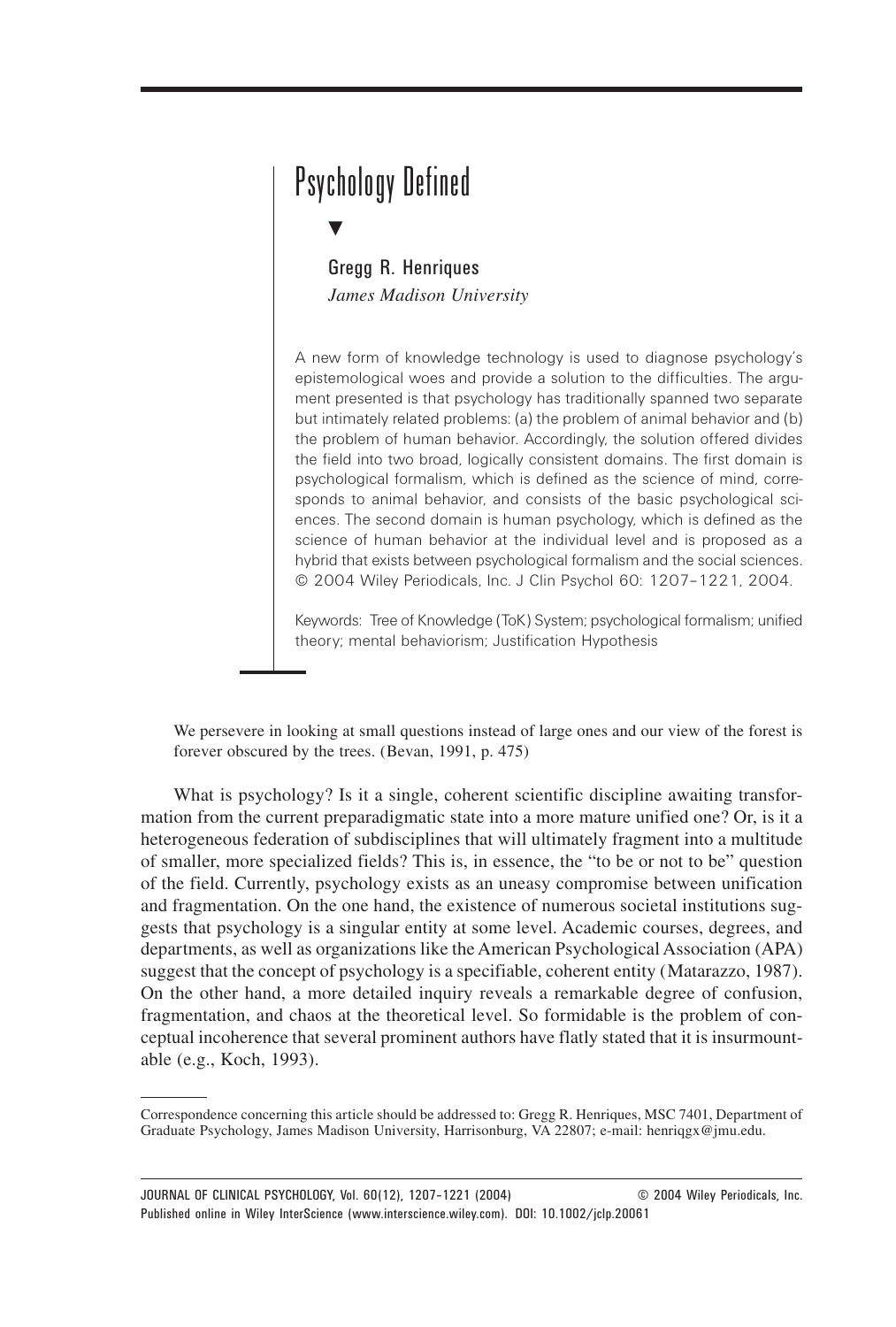The confusion inherent in the discipline becomes apparent when an attempt is made to precisely define the field. For example, in his *Dictionary of Psychology*, Reber (1995) wrote:

Psychology simply cannot be defined; indeed, it cannot even be easily characterized . . . Psychology is what scientists and philosophers of various persuasions have created to . . . understand the minds and behaviors of various organisms from the most primitive to the most complex . . . It is an attempt to understand what has so far pretty much escaped understanding, and any effort to circumscribe it or box it in is to imply that something is known about the edges of our knowledge, and that must be wrong. (p. 617)

The problems associated with defining psychology are not new. As noted by Leahy (1992), the field was actually founded on three distinct subject matters: (a) consciousness by thinkers such as Wundt and Ebbinghaus; (b) unconsciousness by thinkers such as Freud and Jung; and (c) adaptation by thinkers like Spencer and James. Of course, shortly after the turn of the century Watson (1913) rejected each of these perspectives, and during the behaviorist reign from the 1920s through the 1960s animal behavior was the proper subject matter of psychology. With the assent of cognitive and humanistic approaches in the past three decades, the focus has shifted back to the level of the human individual. The deep philosophical concerns that fractionated the discipline at its inception have not been resolved, and Koch's prophesy that psychology can only exist as a collection of studies, rather than as a coherent science, seems to have been vindicated.

My purpose here is to diagnose psychology's epistemological woes and provide an overarching conception that clearly defines the proper subject matter of the field and shows how it exists in relationship to the physical, biological, and social sciences. Through the use of a new conceptual framework, I argue that the science of psychology has traditionally spanned two separate, but intimately related problems. The first problem of psychology, clearly specified by the behaviorists, is the delineation of the general laws of animal behavior. The early optimism associated with the development of behavioral theory was well expressed by Tolman in his 1937 APA Presidential Address, when he remarked:

[E]verything important in psychology (except such matters as the building up of a super-ego, that is everything save such matters as involve society and words) can be investigated in essence through the continued experimentation and theoretical analysis of the determiners of rat behavior at a choice point in a maze. (1938/1978, p. 364)

Human behavior at the individual level is psychology's second problem. Human behavior is distinctive from nonhuman animals because, as Tolman alluded to, it takes place within a larger sociolinguistic context. In accordance with this preliminary analysis and to be articulated in detail later, my solution to the difficulties is to divide the science of psychology into two broad, logically consistent domains of psychological formalism and human psychology that respectively deal with the problem of animal behavior in general and the problem of human behavior at the level of the individual.

My motive for pushing toward a theoretically unified psychology can be clearly expressed by analogy: the difference between fragmentation and unification is the difference between noise and music. If the current cacophony of conflicting perspectives can be orchestrated to function in concert with each other, the potential pay off is immense. Consider, for example, the highly contentious conflicts between scientists and practitioners. The confusion that permeates throughout the discipline creates massive amounts of static in their communications, and this, in turn, interacts with their differing motivational sets to create tensions. The consequences are the familiar accusations by scientists that practitioners are too loose with their conceptions and not well versed in science,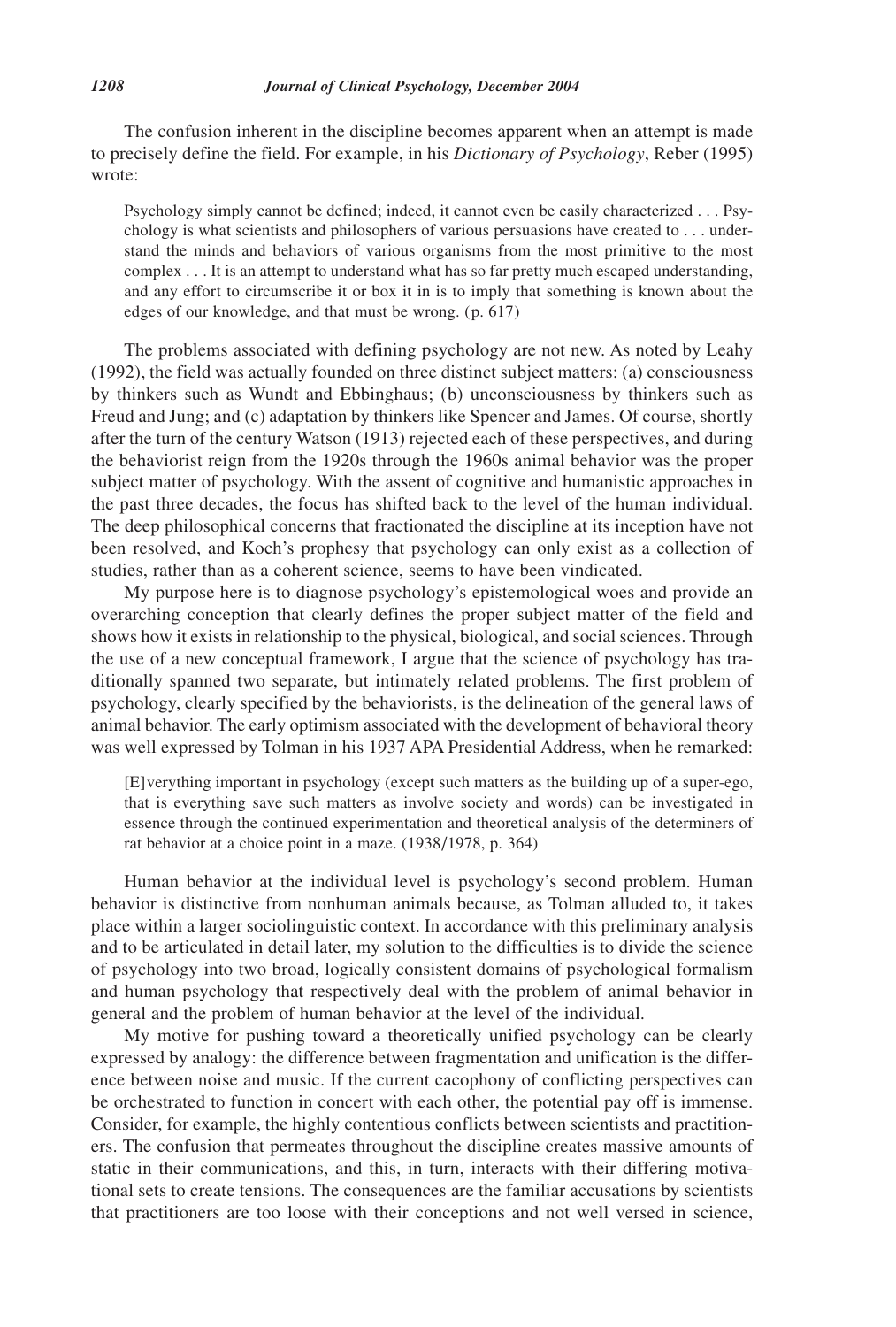whereas practitioners complain that scientists have failed to generate knowledge that is useful to them. I contend that the failure to effectively define psychological science has been at the heart of the problem and that a precise definition will open the pathway for a much more harmonious dialogue between them (Henriques  $&$  Sternberg, in press). However, to construct such a precise definition, it is necessary to develop a new way of looking at psychology.

#### Carving Nature at Its Joints: The Tree of Knowledge System

Many of the problems that plague psychology are epistemological in nature, and a key element of my proposal for unifying the field is the introduction of an innovative form of knowledge technology called the Tree of Knowledge (ToK) System. The ToK System is a graphic depiction of the evolution of complexity from the Big Bang through the present. It offers a new vision of the nature of knowledge as consisting of four levels or dimensions of complexity (Matter, Life, Mind, and Culture) that correspond to the behavior of four classes of objects (material objects, organisms, animals, and humans), and four classes of science (physical, biological, psychological, and social). A full description of the ToK System was offered in an earlier article (Henriques, 2003); a more basic version of the system that depicts essential correspondences between the four fundamental levels is offered in Figure 1.

Each of the four dimensions in the ToK System is conceptualized as a meta-level that paradoxically exists both within and above the dimension beneath it. The position of the dimension and the reason it can exist in seemingly contradictory states depends on whether the perspective taken in relation to the dimension is bottom-up or top-down. To obtain a clearer picture of this concept, consider the following example offered by Nelson (1996) in his incisive analysis of meta-levels: "Thiss sentence has threee errors." To understand the validity of this sentence, a consideration must be made at the object level (the individual words) and the meta-level (the meaning of the sentence as a whole). There are two errors at the object level (the two misspellings) and one error at the meta-level (the fact that there are two spelling errors instead of three).

Relating this to the ToK System, consider the truism that object-level chemical wholes (organic molecules) interact to form biological parts (e.g., genes), which, in turn, form meta-level biological wholes (cells). Likewise object-level biological wholes (e.g., neuronal cells) interact to form psychological parts (e.g., computational neural nets), which, in turn, form meta-level psychological wholes (animals). Finally, object-level psychological wholes (e.g., individual humans) interact to form sociological parts (micro-level social exchange), which, in turn, form meta-level sociological wholes (societies). Thus, in the ToK System, the biological dimension is meta-physical, the psychological dimension is meta-biological, and the social dimension is meta-psychological.

Another key element of the system (Fig. 1, bottom) is that each of the four dimensions is associated with a theoretical joint point that provides the causal explanatory framework for its emergence. Accordingly, there are four formal theoretical joint points: (1) Quantum Gravity (Theory of Matter; see Hawking, 1998; Smolin, 2001); (2) the Modern Synthesis (Theory of Life); (3) Behavioral Investment Theory (Theory of Mind); and (4) the Justification Hypothesis (Theory of Culture). The modern synthesis, the theoretical merger of Darwin's theory of natural selection and genetics, provides the clearest example of a joint point. The modern synthesis can be thought of as the unified theory of biology (Mayr & Provine, 1998) because it provides the framework for understanding how complex, self-replicating organic molecules were ultimately transformed into organisms (Maynard-Smith & Szathmary, 1999). Biology is a unified discipline precisely because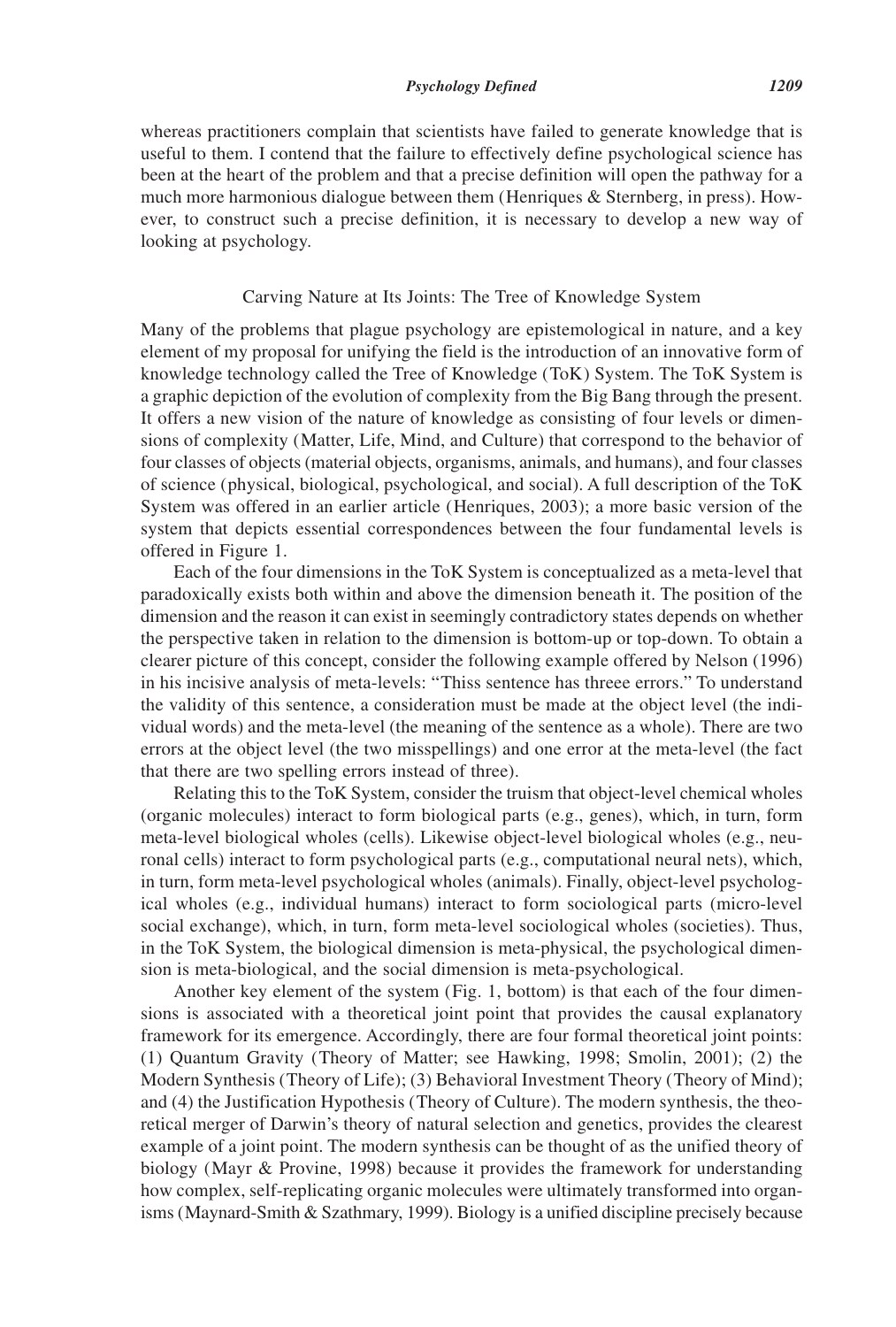

*Figure 1*. The four fundamentals of the Tree of Knowledge System.

it has a clear, well-established definition (the science of life), an agreed upon subject matter (organisms), and a unified theoretical system that provides the causal explanatory framework for its emergence (the modern synthesis). It is this crisp conceptual organization that leaves scientifically minded psychologists with feelings of bio-envy.

In a previous paper (Henriques, 2003) I described how the modern synthesis serves as the prototype example of a joint point and then formulated Behavioral Investment Theory (BIT) as the Life-to-Mind joint point and the Justification Hypothesis (JH) as the Mind-to-Culture joint point. Behavioral Investment Theory merges Skinner's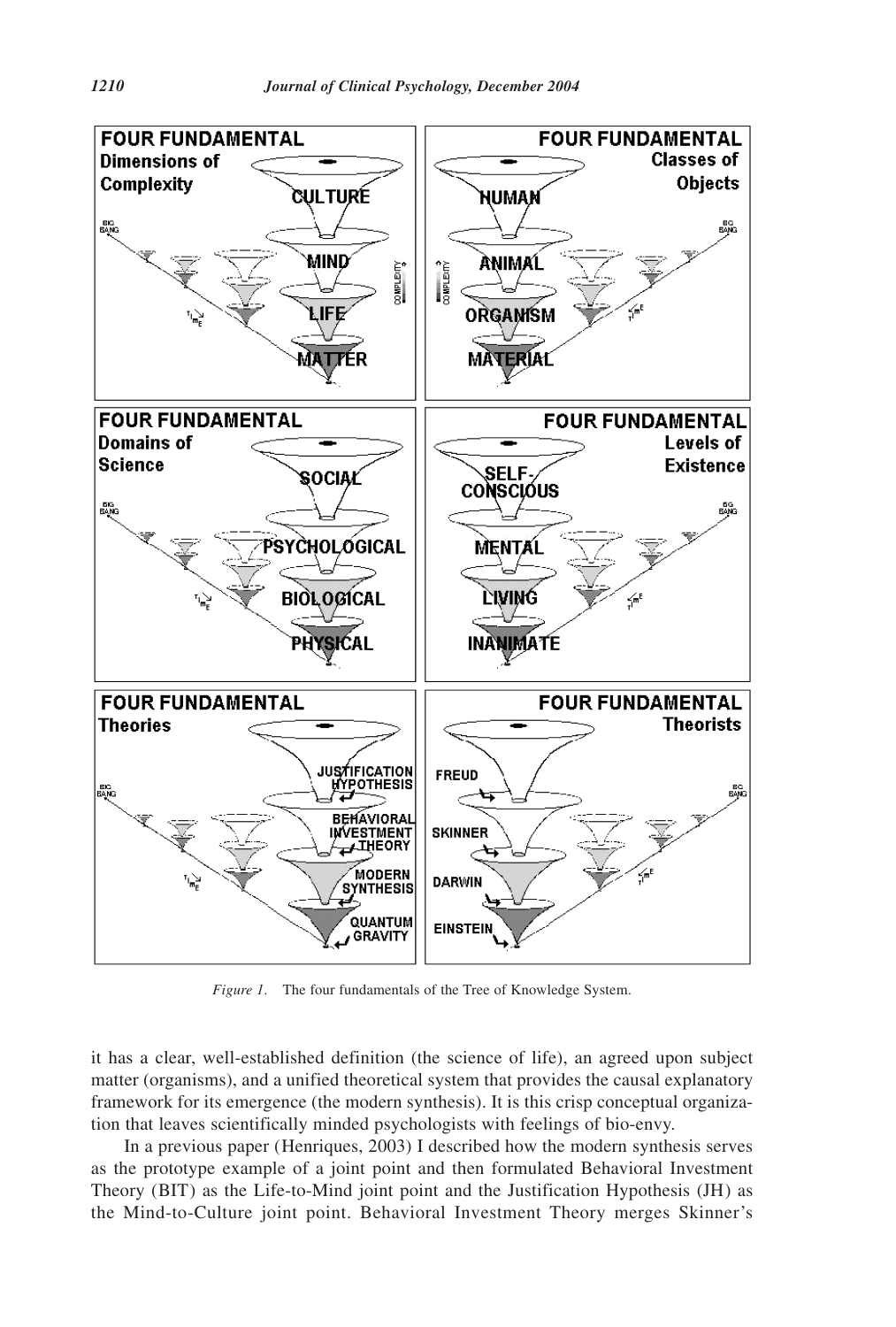fundamental insight of behavioral selection with cognitive neuroscience in a manner that explains how Mind evolved out of Life. The JH anchors fundamental Freudian observations to basic psychological science and provides the framework for understanding the evolutionary changes in mind that gave rise to human culture. The current work specifies how the theoretical arguments set forth previously provide a clear definition of and proper subject matter for the science of psychology and resolve many of the primary schisms in the field.

### Psychology's Puzzle: Two Subject Matters, One Science

The absence of a clearly defined subject matter has been a key to psychology's problems (Yanchar & Slife, 1997), and I believe the ToK System provides a powerful new tool in carving out the proper conception of the field. A preliminary analysis corresponding the ToK System with the varying conceptions of psychology suggests that the discipline has historically spanned two fundamentally separate problems: (a) the problem of animal behavior in general, and (b) the problem of human behavior at the individual level. If this insight is valid, it suggests that previous efforts to define the field have failed, in part, because they have attempted to force one solution onto a problem that consists of two fundamentally distinct dimensions.

To remedy this problem, I propose that psychology be divided into two large scientific domains of (a) psychological formalism and (b) human psychology. To be articulated in more detail later, psychological formalism is defined as the science of mind and corresponds to the behavior of animal objects. Human psychology is considered to be a unique subset of psychological formalism that deals with human behavior at the level of the individual. Because human behavior is immersed in the larger sociocultural context (level four in the ToK System), human psychology is considered a hybrid discipline that merges the pure science of psychology with the social sciences. The crisp boundary system that I am proposing is in contrast to others (e.g., Bunge, 1990) who have conceived of the science of psychology as existing in a vague, amorphous space between biology and the social sciences.

## Psychological Formalism

New ways of formulating a discipline inevitably engender controversy and my proposal will likely be no exception. My claim that animal behavior is the proper subject matter of the formal science of psychology is expected to raise some objections for several reasons. One reason is that the vast majority of psychologists currently focus on human behavior. Another reason is that when students consider studying psychology, the majority undoubtedly does so with the intent of studying human behavior. A third objection is that there are disciplines that have traditionally been considered biological disciplines (e.g., ethology and sociobiology) that focus on animal behavior and would have to be reconceptualized as psychological disciplines. Given these considerations, it should be noted at the outset that my prescription requires a significant shift in the gravitational center of our discipline and thus inevitably faces a substantial amount of resistance in the form of institutional inertia.

Despite these concerns, there are good reasons to suspend judgment and entertain the possibility that animal behavior constitutes the proper subject matter for the formal science of psychology. First, conventional definitions have failed to deliver an effective conception of the subject matter, and this continues to leave many with the impression that psychology is a "would be" science (Staats, 1999). Second, humans are, of course, a type of animal and thus are obviously not excluded. Third, psychology was essentially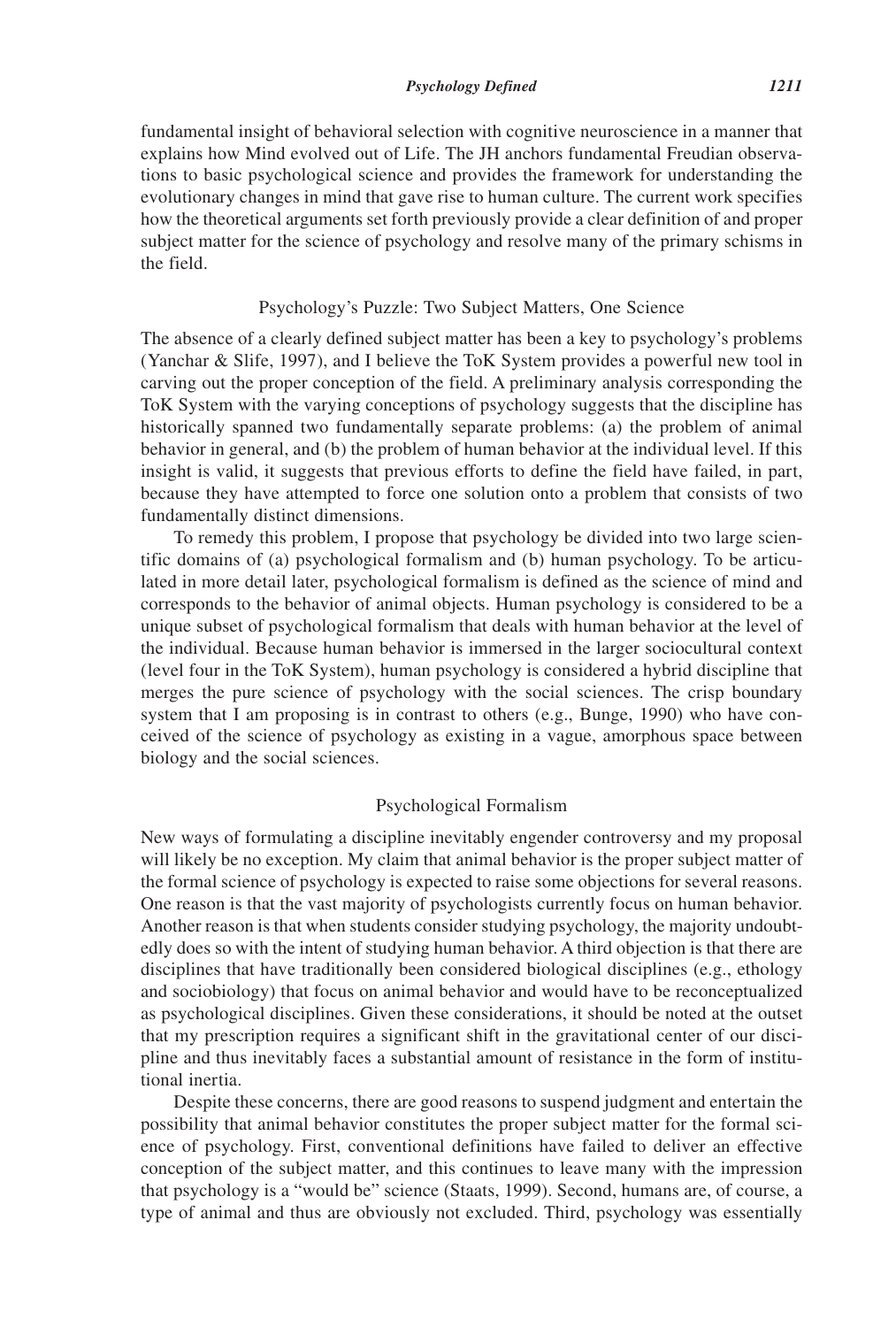defined as the science of animal behavior for much of the 20th century; thus, there already exists a rich tradition in which this conception has been the rule. Fourth, behavioral theory exists precisely because biological theory cannot fully account for how animals behave as coordinated singularities (see Henriques, 2003) that produce a functional effect on the animal–environment relationship. Fifth, even the simplest nervous systems, such as that in the planarian, have been found to exhibit basic psychological phenomena such as associative learning (Rilling, 1996). Sixth, defining psychology solely in terms of human behavior opens up a host of serious problems (Daly & Wilson, 1999). For example, if only human behaviors are psychological behaviors, what kinds of phenomena are sensation, perception, motivation, emotion, motor development, memory, attachment, dominance, eating, mating, etc. that are currently studied in animals (Domjan & Purdy, 1995)? Seventh, conceptualizing psychology as the science of animal behavior opens up the door for an integrative theoretical approach to the behavior of the nervous system as a whole, called BIT. Finally, this conception also opens up the possibility of developing an effective, behaviorally grounded, scientific conception of mind.

#### Mind, Psychological Behavior, and the Philosophy of Mental Behaviorism

The problems defining psychology are intimately intertwined with the difficulties defining both mind and behavior. Merging mind and behavior is complicated, and the mentalist versus behaviorist schism remains one of the key epistemological problems facing the field (Uttal, 2000). One element confounding matters is the fact that mind and behavior mean very similar things to psychologists. Consider that *Webster's Unabridged Dictionary* (1994) defines *mind*, as it pertains to psychology, as "the totality of conscious and unconscious mental processes and activities of an organism" (p. 911) and *behavior*, as it pertains to psychology, as "a. the aggregate of observable responses of the organism in their interrelationships," and "b. any activity of the organism taken as the subject matter of psychology" (p. 134). Given the substantial overlap in these basic definitions, it is not surprising that confusion arises when they are defined against one another or even together but as separate dimensions.

To further appreciate the paradoxical nature of the relationship between mind and behavior, consider the contrast between the following: (a) Most current and past definitions of psychology have included mind in some form or another (see Benjamin, Bryant, Campbell, Luttrell, & Holtz, 1997); and (b) B.F. Skinner was recently evaluated to be the single most eminent psychologist of the 20th century (Haggbloom et al., 2002) and was, of course, a rabid anti-mentalist. I submit that any successful conception of psychology should be able to reconcile these seemingly contradictory facts. My resolution to this conundrum is to use Skinner's conception of behavior to define mind. This solution effectively reduces the two separate dimensions of mind and (psychological) behavior to a single dimension. To see how this can be done, it is necessary to briefly summarize Skinner's position.

On the night before he died, Skinner (1990) completed an article for *American Psychologist* summing up his argument for why psychology could never be a successful science of mind. Skinner's anti-mentalistic perspective can be summarized as follows: First, in a manner directly paralleling the ToK System, he argued that human behavior was the product of three separate levels of variation and selection: natural selection; behavioral selection; and verbal selection. He also corresponded each level to its own discipline: biology, psychology, and anthropology/social sciences. Second, Skinner defined mind as an unobservable cause of behavior, akin to a vitalistic life force that causes organism complexity. Third, Darwin's theory of natural selection provides the framework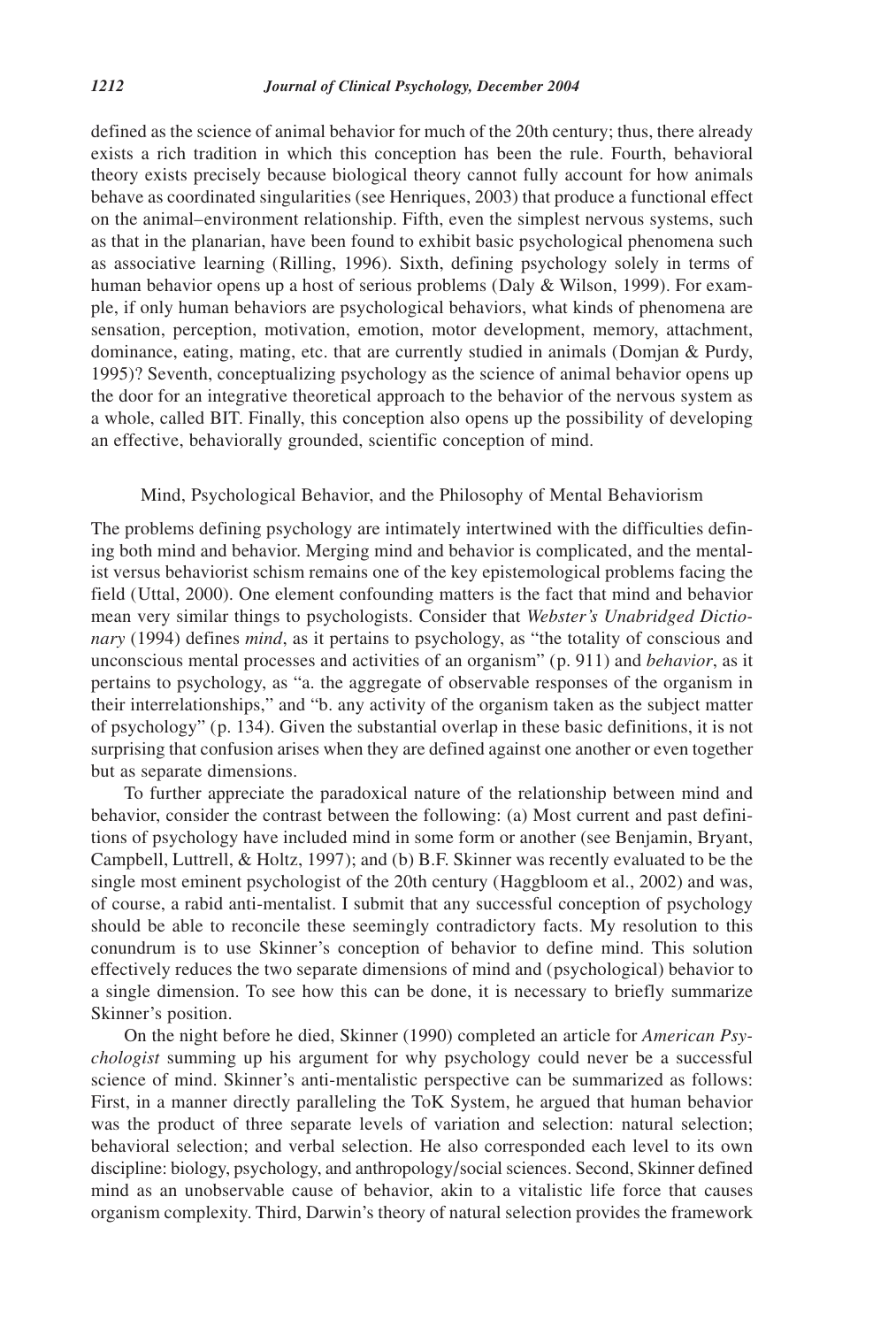for understanding how an environmental selection process can create biological complexity and, in so doing, it removed the need for vitalism. Finally, Skinner concluded that in the same manner that natural selection removed the need for vitalism, behavioral selection removed the need for mentalism. In short, Skinner argued that if we are to ever become a real science like biology, we must give up our notion of unobservable, mentalistic forces causing animal behavior.

To Skinner and his radical behavioral followers, this argument is straightforward, sound, and confers many scientific benefits. For example, it clearly defines the proper subject matter of psychology as the behavior of the animal as a whole. Second, it differentiates psychology from biology with the same basic logic that biology is differentiated from the physical sciences. Third, it defines psychology as a science of behavior and removes the problematic concept of something nonbehavioral (i.e., nonphysical), causing something physical to behave. All of these benefits are genuine, and I believe they should be embraced wholeheartedly.

However, the argument is not entirely sound. In fact, there is a glaring problem. According to the ToK System, Mind is the same type of concept as Life. Both are emergent levels of complexity generated by feedback loops of variation, selection, and retention. Darwin's theory of natural selection removed the need for the concept of vitalism, but it did not, of course, remove the need for the concept of life. Indeed, the idea of Darwin being "anti-life" is absurd. Biology is crisply defined as the science of life, and the set of living behaviors are what biologists are attempting to describe, explain, and predict. Likewise, this formulation suggests that psychology can be crisply defined as the science of mind, and the set of mental behaviors are what psychologists are trying to describe, explain, and predict. Furthermore, just as Darwin's concept of natural selection (when merged with genetics) provides the causal explanatory framework for the emergence of life, I argue that Skinner's concept of behavioral selection (when merged with an information processing view of the nervous system) provides the causal explanatory framework for the emergence of mind (see Henriques, 2003).

The philosophical position that I am advocating can be legitimately characterized as mental behaviorism (MB). The mental behaviorist answers Skinner's (1990) question, "Can psychology be the science of mind?" with the answer, "Yes, so long as mind is defined as a particular type of behavior." The key, then, is defining the specific subset of behaviors that make up the construct of mind and are of interest to psychologists. In accordance with both the ToK System and Skinner's three layers of selection, the proper subject matter of psychology is animal behavior mediated by the nervous system that produces a functional effect on the animal–environment relationship. Thus, a beaver building a dam, a rat pressing a bar, and a depressed person making a suicide attempt are all psychological behaviors. A subatomic particle bouncing off the nucleus of an atom, a cell metabolizing a sugar molecule, and an animal falling out of a tree are all behaviors, but they are not behaviors that are of interest to a psychologist.

In further accordance with Skinner's system, the set of psychological behaviors can be divided into two broad categories: (a) overt mental behaviors, which are behaviors that take place between the animal and the environment, and (b) covert mental behaviors, which take place within an animal's nervous system. Both sets of behaviors are conceptualized as being mediated by the nervous system. Furthermore, neither set is viewed as fully determining the other; rather, both sets are viewed as sets of effects that exist in a nonlinear, reciprocal cycle of causation.

A substantial advantage of MB is that it simultaneously overcomes the major weaknesses of both behaviorism and mentalism, while at the same time it retains their primary strengths. A major weakness of the behaviorist position is that the concept of behavior is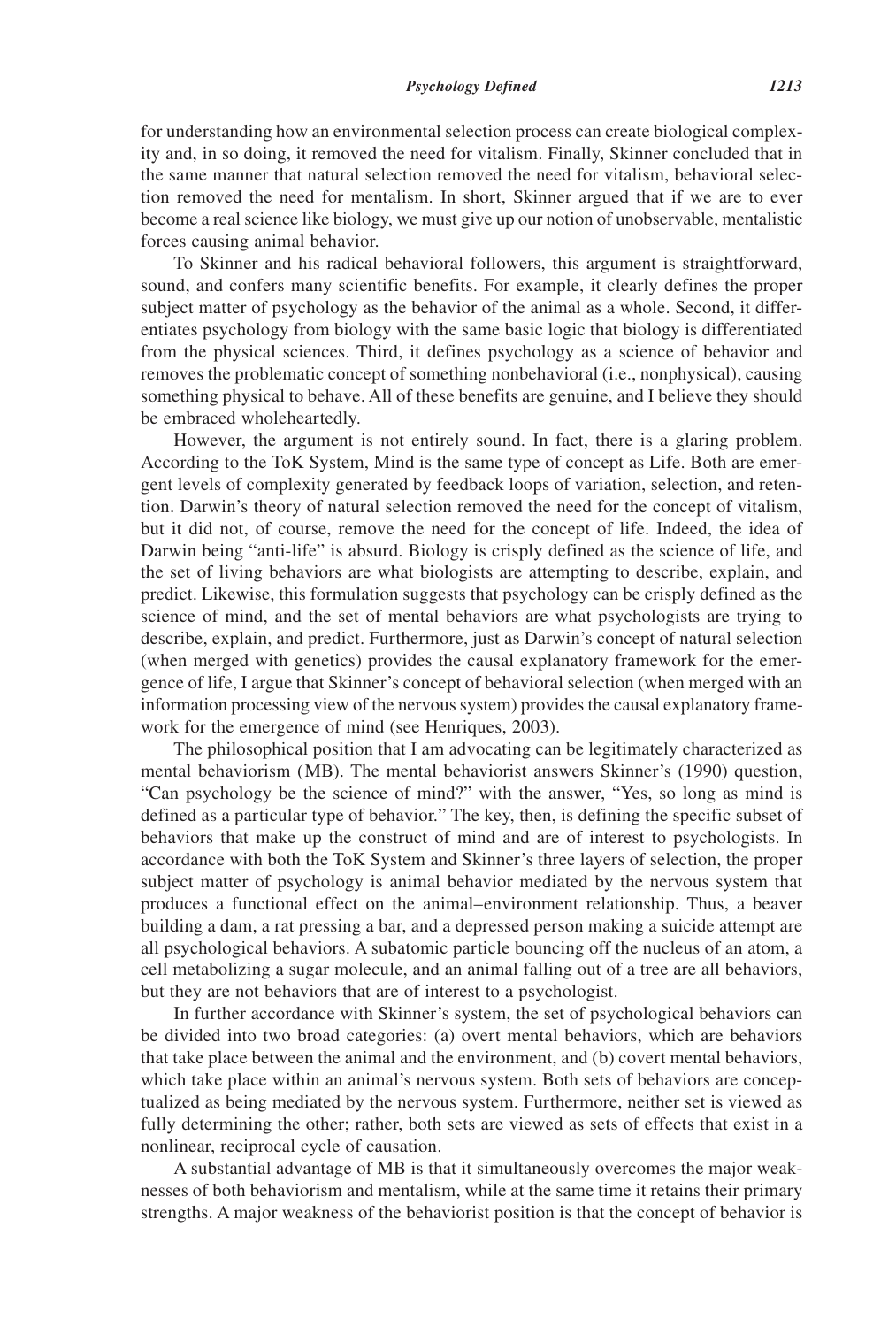too general. All sciences are sciences of behavior and thus defining psychology as *the* science of behavior (e.g., Kimble, 1994) prevents it from being conceptually distinct from other sciences. Psychologists are not interested in behavior in general, but instead are interested in a unique subset of behavior that needs explicit specification. A major weakness of mentalistic positions is that they are often not defined in terms of measurable behavior, but instead are conceived of as being a science of something unobservable. Both perspectives share another major weakness: they have traditionally been defined *against* one another (e.g., Blumberg & Wasserman, 1996; Kaye, 1996), which has led to much confusion, straw men characterizations, and constructs (e.g., operant conditioning, thinking) being ineffectively conceptualized as either behavioral or cognitive (Hishinuma, 1998). The mental behaviorist views these issues as arising from incomplete, partially correct knowledge systems being defined against one another in a manner that is more political than scientific.

Another advantage to the philosophy of MB is that it coherently connects science with practice. Earlier I alluded to the relationship between science, theory, and practice and suggested that a coherent meta-theory would build a much more effective bridge between scientists and practitioners. Currently, cognitive-behavior therapy (CBT) is one of the most widely promoted and practiced forms of psychotherapy. Cognitive-behavior therapy utilizes advances in the cognitive and behavioral sciences to inform the development of empirically supported psychosocial interventions. It is widely practiced because it makes good pragmatic sense to draw on both cognitive and behavioral science to effect human change. At a deep theoretical level, however, CBT is poorly constructed (see Foa & Kozak, 1997). The reason is because cognitivism is, by definition, mentalistic. Conversely, one of the defining features of behavioral epistemology is that it is antimentalistic (Day & Leigland, 1992). Thus, practical considerations aside, at a philosophical level CBT can rightfully be considered a mentalistic anti-mentalistic approach to psychotherapy. In contrast to this oxymoronic state of affairs, the philosophy of MB and the ToK System provides a coherent scientific and philosophical base from which CBT practitioners can operate. This is because MB opens up the possibility of developing a coherent scientific theory that merges the cognitive and behavioral science perspectives both with each other and with other dominant brain–behavior paradigms, including evolutionary theory, genetics, neuroscience, and systems theory.

## Behavioral Investment Theory: A Cognitive–Behavioral, Bio–Physical Systems Theoretic Approach to the Science of Mind

As depicted in Figure 1, BIT attempts to do for the formal science of psychology what the modern synthesis does for biology. Paralleling the modern synthesis, BIT is proposed as a merger of the selection science of behaviorism with the information science of cognitive neuroscience. In accordance with the philosophy of MB, BIT is simultaneously a theory of the conceptual nervous system (Hebb, 1955) and the behavior of the animal as a whole. Behavioral investment theory posits that the nervous system evolved as an increasingly flexible computational control system that coordinates the behavioral expenditure of energy of the animal as a whole. Expenditure of behavioral energy is computed on an investment value system built phylogenetically through natural selection operating on genetic combinations and ontogenetically through behavioral selection operating on neural combinations. As such, the current behavioral investments of the animal are conceptualized as the joint product of the two vectors of phylogeny and ontogeny. A unique element of BIT is that it finds a core of agreement and builds bridges between extant paradigms.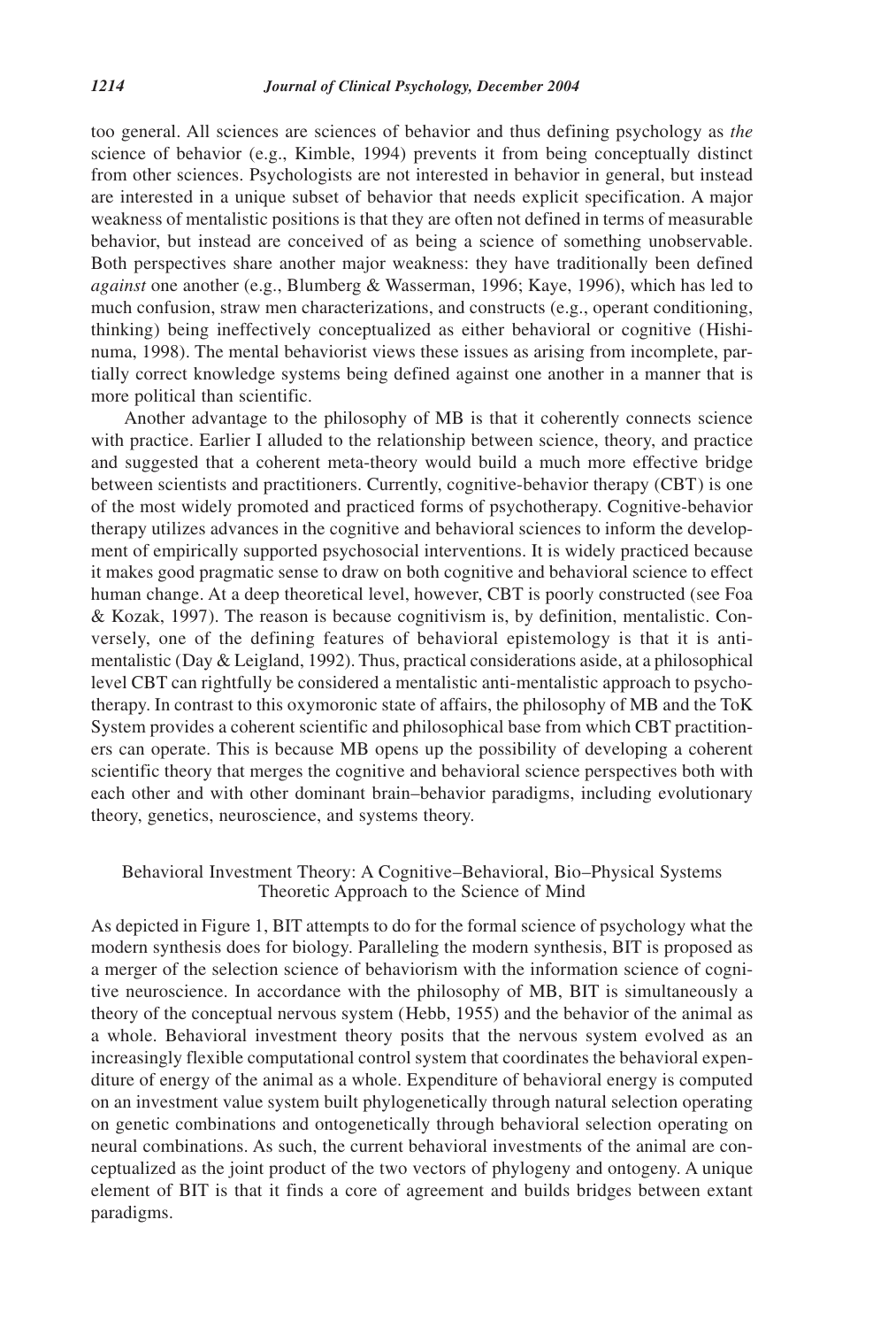A central idea in BIT is that the movement of an animal as a coordinated singularity is the "first" mystery of mind. The mystery was well seen by Bernstein (1967), a movement physiologist, who characterized the problem as a "degrees-of-freedom" problem. The problem can be stated in the form of a question: "How can an organism with thousands of muscles, billions of nerves, tens of billions of cells, and nearly infinite possible combinations of body segments and positions ever figure out how to get them all working toward a single smooth and efficient movement without invoking some clever 'homunculus' who has the directions already stored?" (Thelen, 1995, p. 80). The feat is accomplished through the hierarchical arrangement of neurocomputational control centers that "softly assemble" actions at an abstract level. "This type of organization allows the system great flexibility to meet the demands of the task within a continually changing environment, while maintaining a movement category suitable to the goal in mind." (Thelen, 1995, p. 81)

Ultimately, BIT posits that the answers to the mysteries of mind are to be found in the conceptual overlap and eventual amalgamation of five brain-behavior paradigms: (a) cognitive science, (b) behavioral science; (c) evolutionary theory and genetics, (d) neuroscience, and (e) systems theory. Because the focus here is on the proper definition of psychology, the reader is referred to my earlier work (Henriques, 2003) for details regarding the theoretical convergence. For current purposes, the argument is that these five scientific domains make up the proposed discipline of psychological formalism. Table 1 lists the five domains and many of the specific fields that fall under each domain or currently exist as combinations of them. Behavioral investment theory is proposed to provide the basic theoretical foundation that unifies these fields.

#### Human Psychology

A perusal of the 53 subdivisions that currently make up the APA will demonstrate a remarkable lack of correspondence between psychological formalism and the primary

| <b>Basic Cognitive Science</b><br>Information/Computational Science<br>Artificial Intelligence<br>Animal Cognition<br>Cognitive Ethology<br>Cognitive Neuroscience | Neuroscience<br>Psychophysiology<br>Biopsychology<br>Psychobiology<br><b>Behavioral Neuroscience</b>                                                |
|--------------------------------------------------------------------------------------------------------------------------------------------------------------------|-----------------------------------------------------------------------------------------------------------------------------------------------------|
| <b>Behavioral Science</b><br>Radical Behaviorism<br>Methodological Behaviorism<br>Neo-Behaviorism<br>Theoretical Behaviorism<br><b>Behavioral Economics</b>        | <b>Systems Theory</b><br>General Systems Theory<br>Cybernetics<br>Perceptual Control Theory<br>Dynamical Systems Theory<br>Complex Adaptive Systems |
| <b>Evolutionary Theory and Genetics</b><br>Sociobiology<br>Ethology<br>Behavioral Ecology<br><b>Behavioral Genetics</b>                                            | Other General and Related Disciplines<br>Comparative/Animal Psychology<br>Psychophysics                                                             |

Table 1 *Disciplines That Fall Under the Construct of Psychological Formalism*

*Note.* This list is not necessarily complete. Also, some subdisciplines are combinations of disciplines, and these are categorized based on primary membership.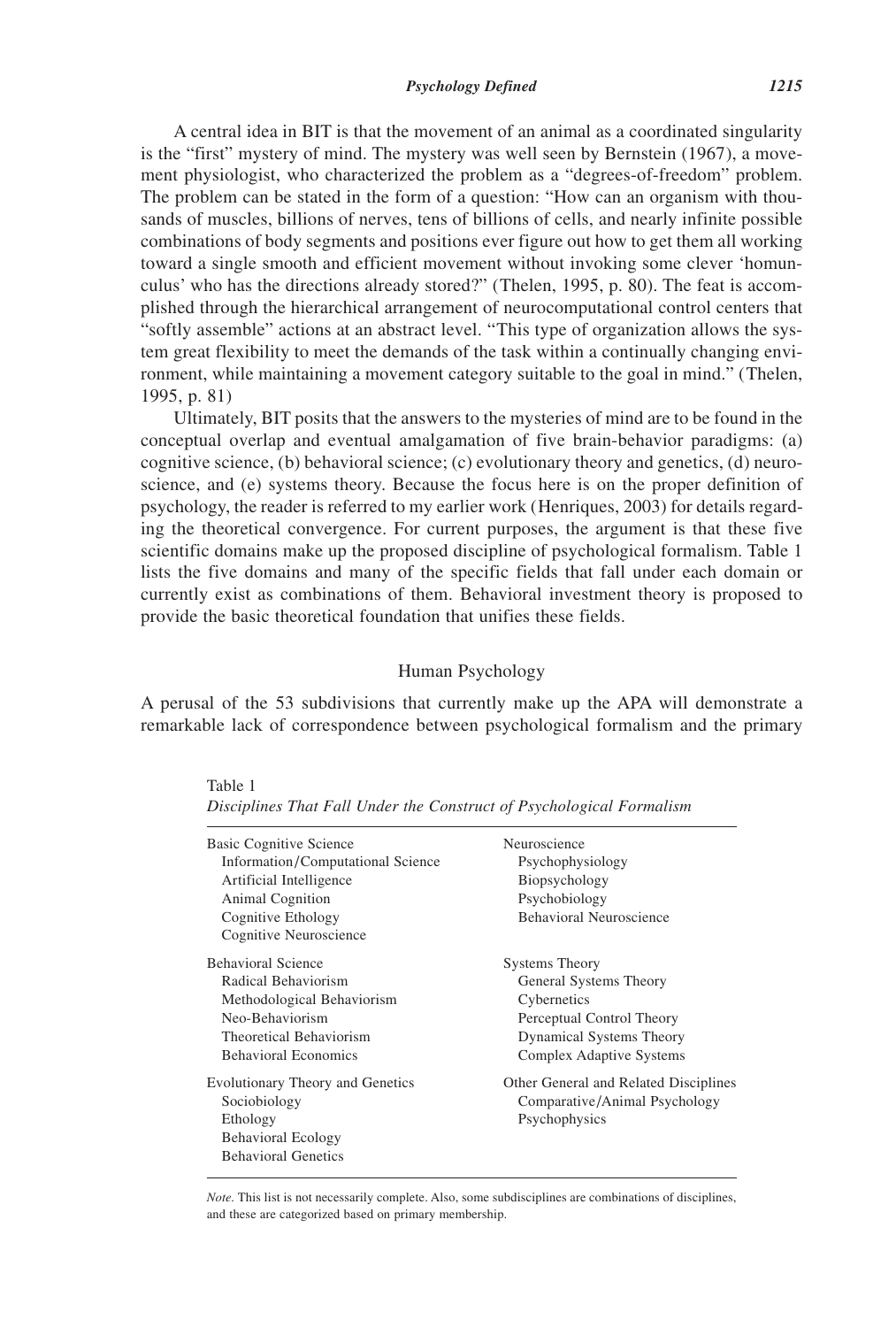concerns of the APA. Some might be inclined to use the lack of correspondence as strong evidence that my conception of psychology is faulty. Others might vigorously object to BIT on the grounds that it does not provide for the massive influence of key elements such as language, self-awareness, and culture on human behavior. Such critics would be arguing that the problem of explaining animal behavior is a totally different "beast" than the problem of explaining human behavior. Both of these lines of thought carry validity. They are reconciled with my proposal through the recognition that human psychology is a unique and separate subdiscipline of psychological formalism.

#### The Justification Hypothesis and the Uniqueness of the Human Animal

Although the human–animal distinction is institutionalized within the field of psychology, it is usually more implicit than explicit (Dess & Chapman, 1998), and I believe that the lack of a well-specified theoretical distinction between humans and other animals has played a key role in psychology's definitional problems. Historically, religious explanations have dominated. The three domains of human uniqueness that currently attract the most scholarly attention are symbolic language/verbal behavior (e.g., Deacon 1997); self-consciousness (e.g., Crook, 1980); and culture (e.g., Tomasello, 1999). None of these specific ideas has obtained full support primarily because some other animals, particularly chimpanzees and bonobos, have shown evidence of basic capacities to acquire language (e.g., Savage-Rumbaugh & Lewin, 1994), basic elements of self-awareness (e.g., Gallop, 1970), and basic elements of cultural transmission (e.g., Wrangham & McGrew, 1994). Further, these three elements in isolation have generally failed to answer the "why" questions (e.g., why are humans uniquely capable of selfconsciousness, or why do humans have a unique mode of cultural transmission; Rumbaugh, 2003).

The JH is proposed as a framework for understanding both the evolution of culture and for identifying what makes humans distinct animals. A basic initial claim of the JH is that the process of justification is a crucial component of human mental behavior at both the individual and societal level. Unlike all other animals, humans everywhere ask for and give explanations for their actions (Brown, 1991). Arguments, debates, moral dictates, rationalizations, and excuses all involve the process of explaining why one's claims, thoughts, or actions are warranted. These phenomena are both uniquely human and ubiquitous in human affairs. In virtually every form of social exchange, from warfare to politics to family struggles to science, humans are constantly justifying their behavioral investments to themselves and others.

Building on this basic observation and in concert with the overall theme of integration and unification, the JH interrelates language, self-awareness, and culture into a more coherent picture that clarifies the unique elements of human mental behavior. The JH consists of three formal postulates, which I have previously defined in detail (Henriques, 2003). The first postulate of the JH is that Freud's fundamental observation was that the self-consciousness system (SCS) functions as a "justification filter" that inhibits unjustifiable behavioral investments and provides socially acceptable justifications for behaviors that are expressed. Consistent with the basic tripartite model in psychodynamic theory, the model suggests that the SCS can be thought of as existing between nonverbal, biopsychological drives and defenses on the one hand and a sociolinguistic system that dictates what actions are justifiable and what actions are not on the other.

The second postulate of the JH is that the evolution of language created a new and unique adaptive problem for our hominid ancestors, namely the problem of justification.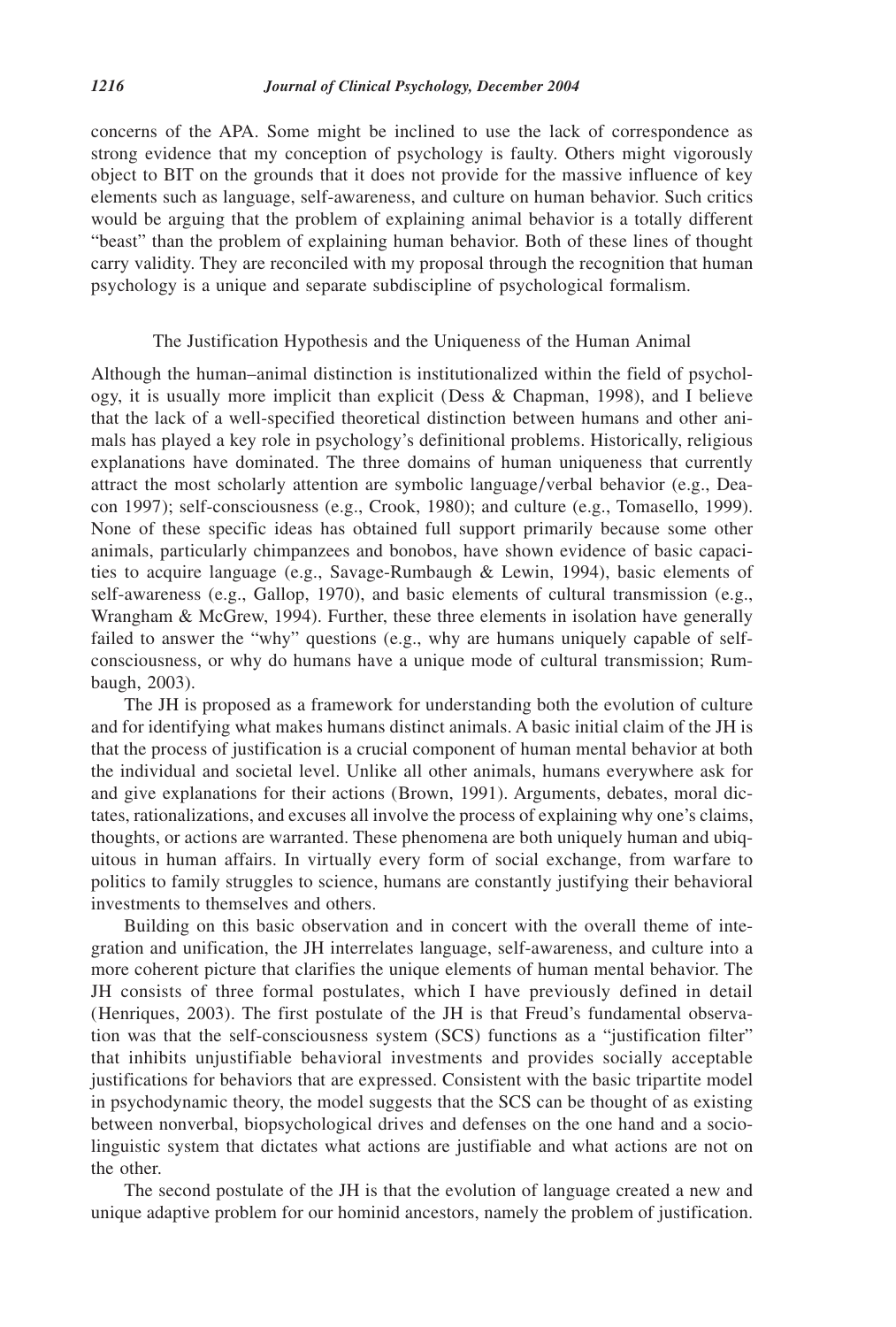The essence of the problem of justification is that humans became the first animal in evolutionary history that had to justify why they did what they did. This problem arose because the evolution of language allowed other humans much more direct access to one's thought processes. Effectively justifying one's actions is obviously crucial now, and because humans have always been intensely social creatures, there is every reason to believe that it was an essential problem to solve in our ancestral past (see Barkow, 1992). The first two postulates respectively provide an ontogenetic and phylogenetic functional account of the SCS. The third postulate of the JH is that it provides the basic framework for a unified theory of culture because the concept of large-scale justification systems providing the rules and patterns for acceptable behaviors is consonant with modern conceptions of culture (e.g., Cronk, 1999) and social constructivist viewpoints.

In accordance with modern conceptions of the self that cut across basic and applied domains (Wolfe, 2003), the JH defines self-consciousness as the reflective awareness of one's own behavior, thoughts, and feelings. Continuing with the emphasis on integration, the model of the SCS as a justification filter is highly consistent with other naturalized approaches to the self-system (Robins, Norem, & Cheek, 1999; Sedikides & Skowronski 1997). It is also consistent with the social cognitive perspective, which considers human beliefs about behavior as an emergent level of complexity imbedded in a reciprocal cycle of determination (Bandura, 1989). Because of its functional conception, the JH makes predictions about the basic design features of the SCS. I have described how the JH predicted that the SCS should effectively function in a manner akin to a defense attorney and presented data from neuropsychology, social, cognitive, and developmental psychology that supported this conclusion (Henriques, 2003).

The combination of BIT and the JH allows for effective bridges to be built between animal behaviorism and human cognitive science, both philosophically and theoretically. For example, the combination of BIT and the JH suggests that human mental architecture should be thought of as consisting of two broad domains: (a) a nonverbal, perceptual– motivational–affective, parallel information-processing, behavioral guidance system, and (b) a verbal, logical–analytic, sequential information processing, justification system. Importantly, this two-domain system of human mental processes is consistent with work in consciousness (e.g., Ornstein, 1972), psychodynamic theory (e.g., Epstein, 1994), neuropsychology (e.g., Kolb & Whishaw, 1990), cognitive psychology (e.g., Kaufman, 1990), and philosophy of mind (e.g., Aristotle). In fact, so fundamental is this general conception of two broad human mental domains that it has been proposed as the basis of a "central dogma" for human psychology (Cook, 1989).

One of the unique elements of the JH is that it readily allows for bridges to be built between individual level analyses and sociocultural perspectives (see Eidelson & Eidelson, 2003). Crosscultural psychologists, social constructivists, and postmodern thinkers frequently lament the fact that most individual-level human psychological analyses fail to incorporate the fact that persons exist as part of a meta-level social system (e.g., Sarason, 1989). The JH is integrative here because concept of justification seamlessly incorporates major insights from the social constructionist perspective. Social constructionists and postmodernists clearly anchor their ideas to the notion that all human activities take place within, and cannot be divorced from, cultural justification systems (e.g., Gergen, 2001). As such, the framework of the JH allows both individual-level analyses and societal-level analyses to be carried out with the same basic language and theoretical framework. Because the JH exists at the intersection of bottom–up approaches and top–down approaches to human behavior, it is useful to specify exactly where human psychology exists in the matrix of scientific disciplines depicted by the ToK System.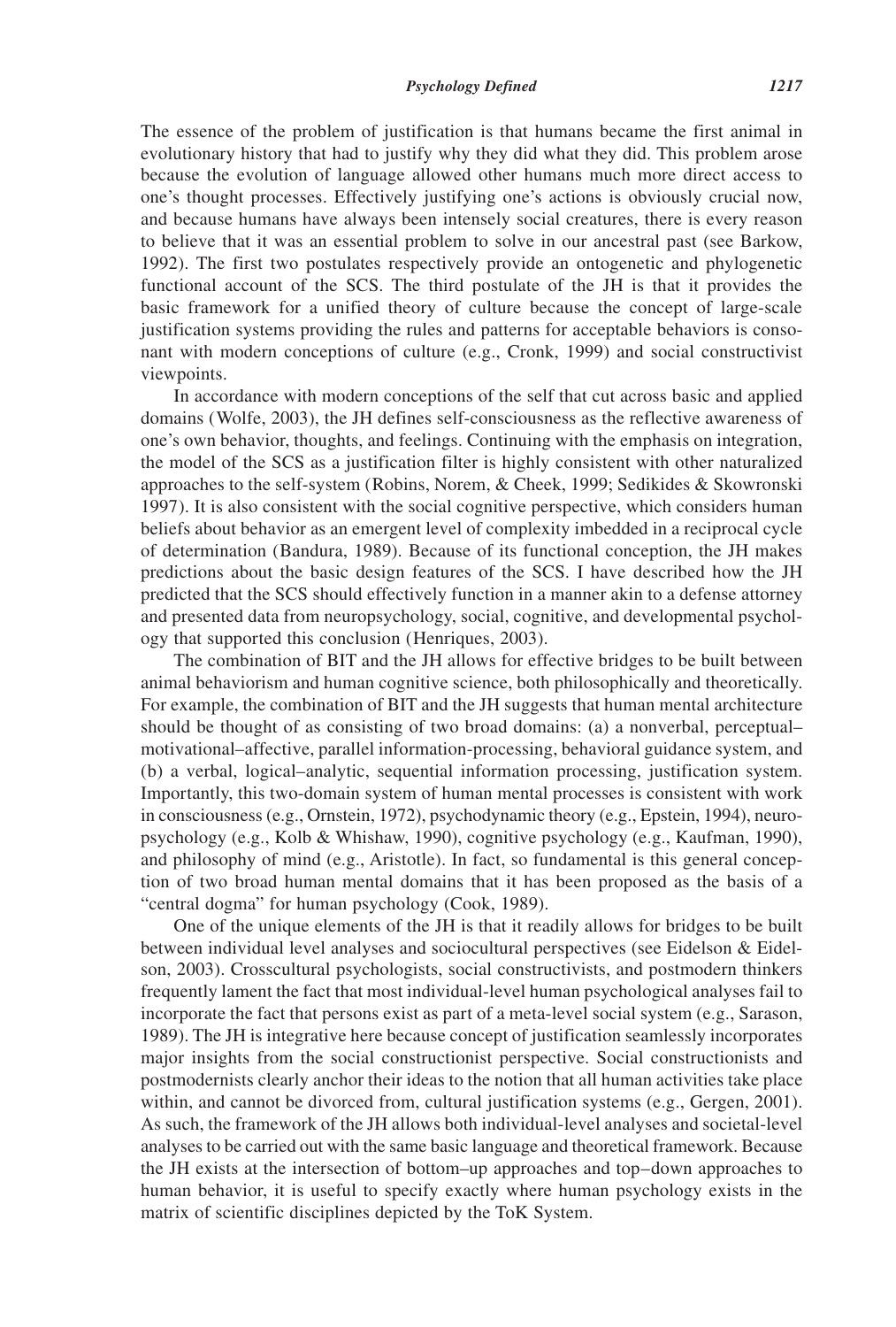## Human Psychology as a Hybrid Discipline Between Psychology and the Social Sciences

Given this discussion and the overarching goal of developing a precise definition of psychology, the following question arises: If psychological formalism is one of the four fundamental sciences, what kind of discipline is human psychology? Because humans are animals, psychological formalism provides the appropriate framework to view human behavior from a bottom–up perspective. However, it is further argued that the behavior of human objects is qualitatively different from other animals because human behavior is imbedded in a meta-level societal context. Thus to be complete, human psychology must effectively allow for the top–down sociocultural perspective as well.According to the ToK System and alluded to earlier in the context of the discussion of meta-levels, the human individual is seen as the fundamental unit of analysis in the social sciences. Many share this conception. For example, Baumeister and Tice (1996) recently proposed a very similar formulation, although their focus was on personality. The point here in reference to the question raised is that human psychology should be thought of as existing at the base of the social sciences and should be thought of as a hybrid between psychological formalism and the social sciences.

Because some may find the notion that human psychology is a hybrid discipline unappealing, it is useful to point out that there are other hybrid disciplines that have quite impressive track records. Molecular genetics, for example, is a hybrid between chemistry and biology and has seen some of the most impressive scientific accomplishments of any discipline in the past 60 years. Similarly, neuroscience is a hybrid between biology and psychology, and it has also been witness to explosive growth and numerous revolutionary discoveries in recent decades. As with my proposed conception of human psychology, both of these disciplines adopt an object-level perspective (molecular and cellular, respectively) on phenomena that simultaneously exist as part of meta-level system processes (life and mind, respectively).

The construct of human psychology and the brief articulation of the JH allows for the reexamination of the lack of correspondence between psychological formalism and the focal interests of the APA. From this new vantage point, it becomes clear that the APA is primarily an organization of human psychology, rather than psychological formalism. In other words, according to this analysis the APA should technically be renamed the American Human Psychological Association. This insight offers readily available explanations as to why so many individuals in the basic psychological sciences (e.g., behavior analysis, cognitive science, biological psychology) have expressed serious objections that their interests have not been well served by the APA and have changed affiliations to organizations such as the Society of Neuroscience, the Psychonomic Society, the American Psychological Society, and the Association for Behavior Analysis.

To summarize, the continuity–discontinuity issue between humans and other animals is a central, but unresolved issue in psychology.The argument set forth here makes the human– animal dimension explicit, and the combination of BIT and the JH, within the ToK System, provide the overarching perspective that clarifies how humans can be viewed as being both continuous with other animals (i.e., via the lens of BIT) and distinct from other animals (i.e., via the JH) at both individual and societal levels of analysis. The formulation also specifies how psychology exists in relationship to the other sciences and offers ready explanations as to why the APA has sometimes struggled to develop a clear identity.

#### Conclusion

I began this article with core existential questions facing the field. Is psychology a coherent scientific discipline and can its existence be effectively defined? I have attempted to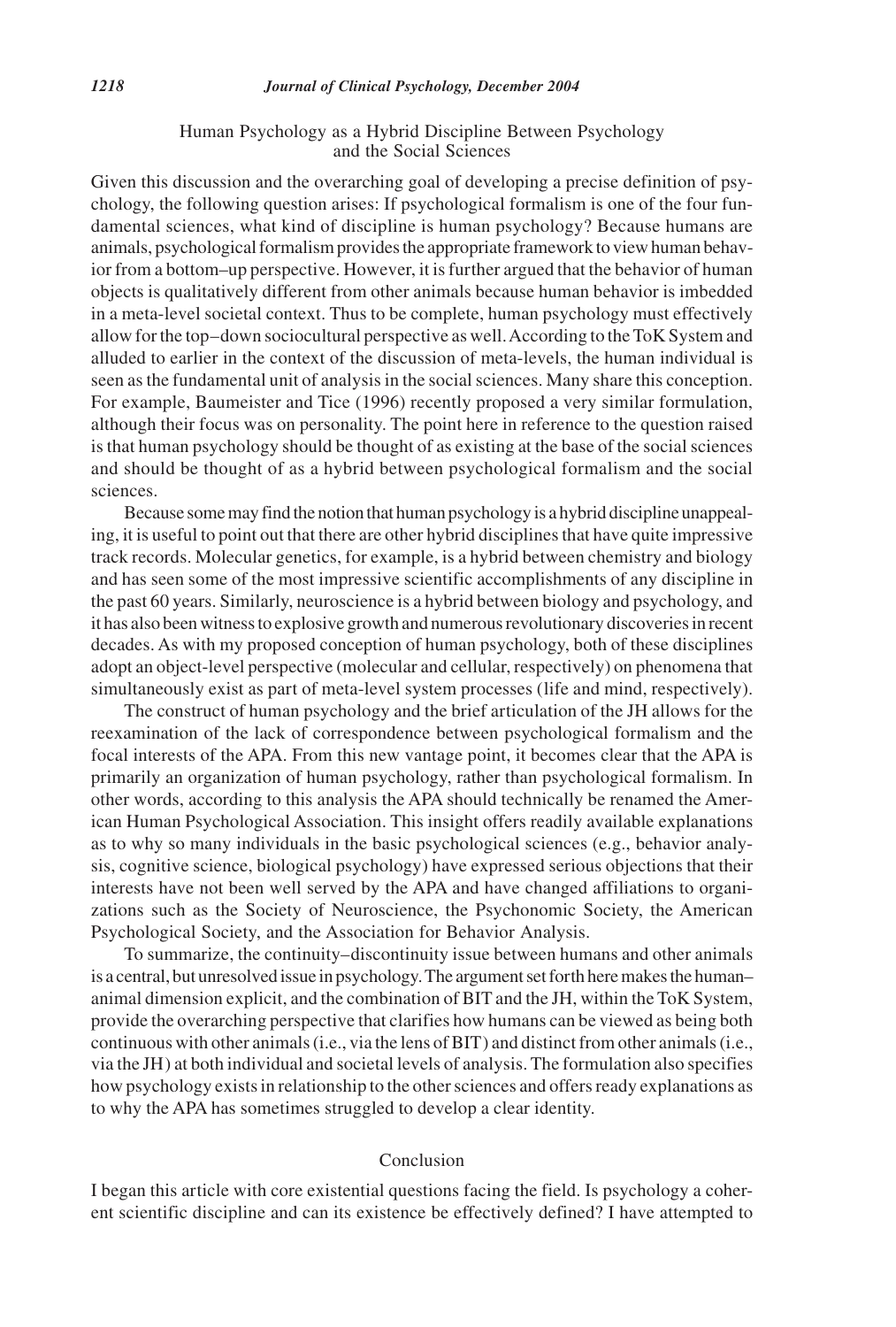#### *Psychology Defined 1219*

answer both questions with an unqualified and resounding "yes." By utilizing the ToK System to view the field from a unique vantage point, I have constructed a vision of psychological science that consists of two broad domains that together make up the whole of psychology. The joint proposals of psychological formalism and human psychology clarify both how the proper subject matter of psychology can be rightfully thought of as stretching from the simplest animal behaviors all the way to human consciousness and why previous attempts to define psychology as a single dimension have failed. It is my hope that an effective definition of psychology will allow us to rise above the almost ubiquitous tendency to define ideas against one another and instead develop a much more harmonious conception of our field. With such an understanding, we may finally be able to see the forest through the trees.

#### References

Bandura, A. (1989). Human agency in social cognitive theory. American Psychologist, 44, 1175–1184.

- Barkow, J.H. (1992). Beneath new culture is old psychology: Gossip and social stratification. In J. Barkow, L. Cosmides, & J. Tooby (Eds.), The adapted mind: Evolutionary psychology and the generation of culture (pp. 627–638). New York: Oxford University Press.
- Baumeister, R.F., & Tice, D.M. (1996). Rethinking and reclaiming the interdisciplinary role of personality psychology: The science of human nature should be the center of the social sciences and humanities. Journal of Research in Personality, 30, 363–373.
- Benjamin, L.T., Bryant, W.H.M., Campbell, C., Luttrell, J., & Holtz, C. (1997). Between psoriasis and ptarmigan: American encyclopedia portrayals of psychology, 1880–1940. Review of General Psychology, 1, 5–18.
- Bernstein, N. (1967). The coordination and regulation of movements. London: Pergamon.
- Bevan, W. (1991). Contemporary psychology: A tour inside the onion. American Psychologist, 46, 475– 483.
- Blumberg, M.S., & Wasserman, E.A. (1996). Animals have minds? American Psychologist, 51,  $59-60.$
- Brown, D.E. (1991). Human universals. New York: McGraw-Hill.
- Bunge, M. (1990). What kind of discipline is psychology: Autonomous or dependent, humanistic or scientific, biological or sociological? New Ideas in Psychology, 8, 121–137.
- Cook, N.D. (1989). Toward a central dogma for psychology. New Ideas in Psychology, 7, 1–18.
- Cronk, L. (1999). That complex whole: Culture and the evolution of human behavior. Boulder, CO: Westview Press.
- Crook, J.H. (1980). The evolution of human consciousness. New York: Oxford University Press.
- Daly, M., & Wilson, M.I. (1999). Human evolutionary psychology and animal behavior. Animal Behavior, 57, 509–519.
- Day, W.F., Jr., & Leigland, S. (1992). Radical behaviorism: Willard Day on psychology and philosophy. Reno, NV: Context Press.
- Deacon, T. (1997). The symbolic species. New York: Norton.
- Dess, N.K., & Chapman, C.D. (1998). "Humans and animals"? On saying what we mean. Psychological Science, 9, 156–157.
- Domjan, M., & Purdy, J.E. (1995). Animal research in psychology: More than meets the eye of the general psychology student. American Psychologist, 50, 496–503.
- Eidelson, R.J., & Eidelson, J.I. (2003). Dangerous ideas: Five beliefs that propel groups toward conflict. American Psychologist, 58, 182–192.
- Epstein, S. (1994). Integration of the cognitive and the psychodynamic unconscious. American Psychologist, 49, 709–724.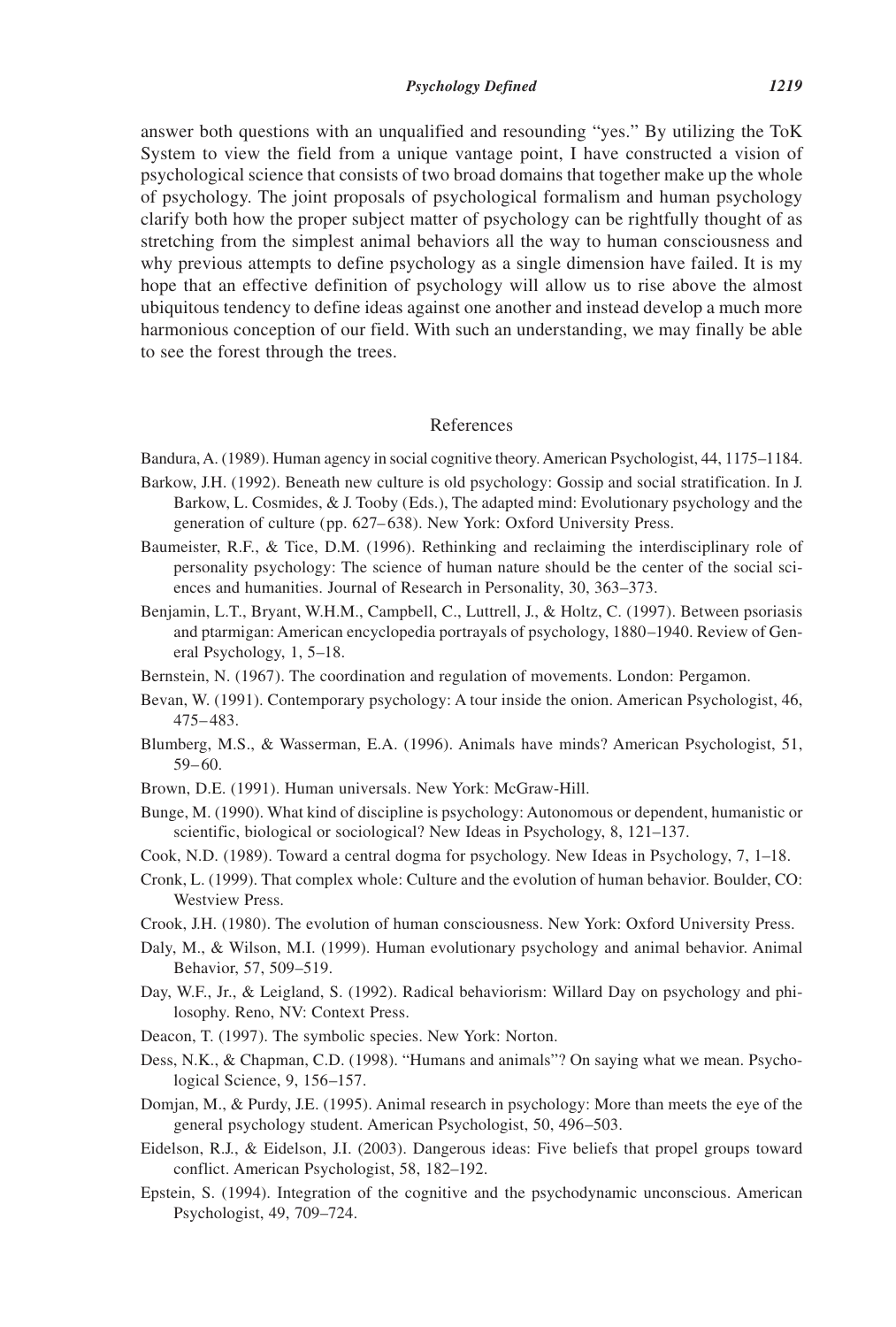- Foa, E.B., & Kozak, M.J. (1997). Beyond the efficacy ceiling? Cognitive behavior therapy in search of theory. Behavior Therapy, 28, 601-612.
- Gallup, G.G., Jr. (1970). Chimpanzees: Self-recognition. Science, 167, 86–87.
- Gergen, K. (2001). Psychological science in a postmodern context. American Psychologist, 56, 803–813.
- Haggbloom, S.J., Warnick, R., Warnick, J.E., Jones, V.K., Yarbrough, G.L., Russell, T.M., Borecky, C.M., et al. (2002). The 100 most eminent psychologists of the 20th century. Review of General Psychology, 6, 139–152.
- Hawking, S. (1998). A brief history of time (2nd ed.). New York: Bantam Books.
- Hebb, D.O. (1955). Drives and the C.N.S. (conceptual nervous system). Psychological Review, 62, 243–254.
- Henriques, G.R. (2003). The tree of knowledge system and the theoretical unification of psychology. Review of General Psychology, 7, 150–182.
- Henriques, G.R., & Sternberg, R.J. (in press.) Unified Professional Psychology. Journal of Clinical Psychology.
- Hishinuma, E.S. (1998). Pre-unified separatism and rapprochement between behaviorism and cognitive psychology: The case of the reinforcer. Theoretical and Philosophical Psychology, 18,  $1 - 15$ .
- Kaufman, A. (1990). Assessing adolescent and adult intelligence. Boston: Allyn & Bacon.
- Kaye, J. (1996). Animal minds and evolution. American Psychologist, 51, 56–57.

Kimble, G.A. (1994). A frame of reference for psychology. American Psychologist, 49, 510–519.

- Koch, S. (1993). "Psychology" or "the psychological studies?" American Psychologist, 48, 902–904.
- Kolb, B., & Whishaw, I.Q. (1990). Fundamentals of human neuropsychology (3rd ed.). San Francisco: W.H. Freeman.
- Leahey, T.H. (1992). A history of psychology: Main currents in psychological thought. Englewood Cliffs, NJ: Prentice Hall.
- Matarazzo, J.D. (1987). There is only one psychology, no specialties, but many applications. American Psychologist, 42, 893–903.
- Maynard-Smith, J., & Szathmary, E. (1999). The origins of life: From the birth of life to the origin of language. Oxford, England: Oxford University Press.
- Mayr, E., & Provine, W.B. (1998). The evolutionary synthesis: Perspectives on the unification of biology. Cambridge, MA: Harvard University Press.
- Nelson, T.O. (1996). Consciousness and metacognition. American Psychologist, 51, 102–116.
- Ornstein, R.E. (1972). The psychology of consciousness. San Francisco, CA: W.H. Freeman.
- Reber, A.S. (1995). Dictionary of Psychology (2nd ed.). New York: Penguin.
- Rilling, M. (1996). The mystery of vanished citations: James McConnell's forgotten 1960s quest for planarian learning, a biochemical engram, and celebrity. American Psychologist, 51, 589–598.
- Robins, R.W., Norem, J.K., & Cheek, J.M. (1999). Naturalizing the self. In L.A. Pervin & O.P. John (Eds.), Handbook of personality: Theory and research (2nd ed., pp. 443– 477). New York: The Guilford Press.
- Rumbaugh, D.M. (2003). A perspective of human and chimpanzee cognition. Contemporary Psychology, 48, 5–8.
- Sarason, S.B. (1989). The lack of an overarching conception in psychology. Journal of Mind & Behavior, 10, 263–279.
- Savage-Rumbaugh, E.S., & Lewin, R. (1994). Kanzi: The ape at the brink of the human mind. New York: Wiley.
- Sedikides, C., & Skowronski, J.J. (1997). The symbolic self in evolutionary context. Personality and Social Psychology Review, 1, 80–102.
- Skinner, B.F. (1990). Can psychology be a science of mind? American Psychologist, 45, 1206–1210.